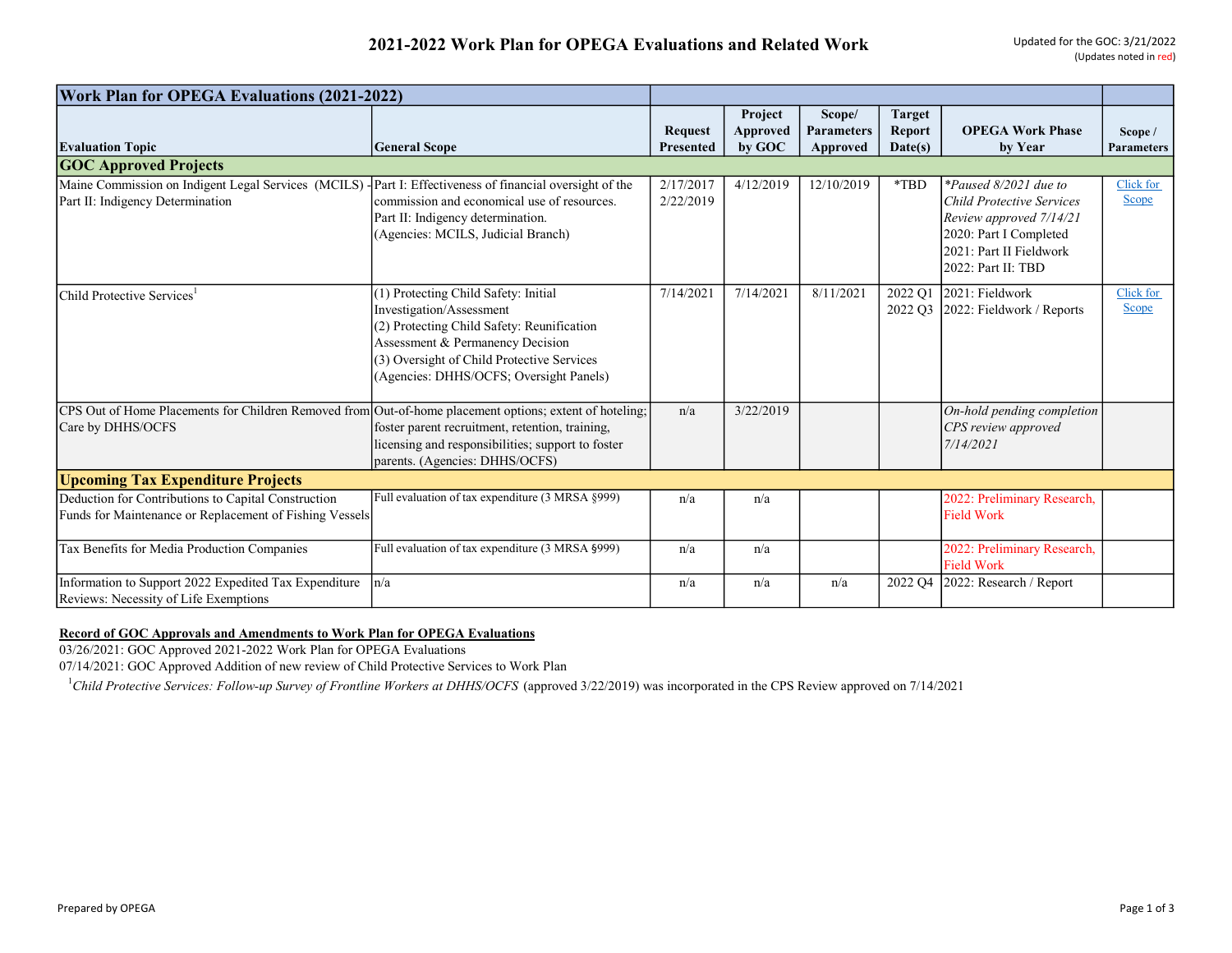| <b>Recently Completed Evaluations (2021-2022)</b>                                           |                            |                          |                        |                           |                                                                                                                                                                                                                                                                                                                                                                                                                                                                                                                                                                                                                                           |                    |                            |
|---------------------------------------------------------------------------------------------|----------------------------|--------------------------|------------------------|---------------------------|-------------------------------------------------------------------------------------------------------------------------------------------------------------------------------------------------------------------------------------------------------------------------------------------------------------------------------------------------------------------------------------------------------------------------------------------------------------------------------------------------------------------------------------------------------------------------------------------------------------------------------------------|--------------------|----------------------------|
| <b>Evaluation Topic</b>                                                                     | <b>Report</b><br>Presented | Public<br><b>Comment</b> | Work<br><b>Session</b> | <b>GOC</b><br><b>Vote</b> | <b>GOC Follow-up Activity</b>                                                                                                                                                                                                                                                                                                                                                                                                                                                                                                                                                                                                             | GOC<br>Complete    | Link to<br>Report          |
| Child Protective Services Review:<br>Information Brief - Oversight of<br>Maine's CPS System | 3/25/2022                  | 4/8/2022                 |                        |                           | note: report 2 of 3 for CPS review                                                                                                                                                                                                                                                                                                                                                                                                                                                                                                                                                                                                        | ongoing<br>project |                            |
| Research Expense Tax Credit                                                                 | 3/11/2022                  | 3/25/2022                | 4/8/2022               |                           |                                                                                                                                                                                                                                                                                                                                                                                                                                                                                                                                                                                                                                           |                    | Click here<br>for report   |
| Child Protective Services Review:<br>Information Brief - Oversight of<br>Maine's CPS System | 1/21/2022                  | 2/11/2022                | 3/11/2022              | 3/11/2022<br>Endorsed     | note: report 1 of 3 for CPS review                                                                                                                                                                                                                                                                                                                                                                                                                                                                                                                                                                                                        | ongoing<br>project | Click here<br>for report   |
| Historic Rehabilitation Tax Credit                                                          | 11/10/2021                 | 1/21/2022                | 1/21/2022              | 1/21/2022<br>Endorsed     | 2/28/22 GOC record of vote and supporting materials (including 1/21/22 meeting summary) to<br>Taxation Committee.                                                                                                                                                                                                                                                                                                                                                                                                                                                                                                                         | $\mathbf v$        | Click for<br>Report        |
| Maine Commission on Indigent<br>Legal Services (MCILS)-Part I                               | 11/9/2020                  | 2/12/2021                | 2/12/2021              | 2/12/2021<br>Endorsed     | 2/12/21 - GOC requested billing data assessment from OPEGA; requested GOC Chairs meeting<br>with State Auditor; requested quarterly reporting from MCILS for rest of 130th Legislature<br>(letter to MCILS 3/10/21)<br>3/26/21 - Requested OPEGA to coordinate meeting with State Auditor and MCILS to discuss<br>assistance State Auditor may provide (meeting 4/8/21)<br>6/4/21 - MCILS delivered first quarterly update to GOC; State Auditor also attended and spoke<br>to discussions with MCILS<br>9/8/21 - MCILS second quarterly update.<br>2/11/21 - MCILS third quarterly update.                                               |                    | Click for<br>Report        |
| Maine Seed Capital Tax Credit                                                               | 8/11/2021                  | 9/8/2021                 | 9/8/2021<br>11/10/21   | 9/8/21<br>Endorsed        | 9/8/21 - GOC voted to send a letter to: request FAME provide an action plan to address the<br>Recommended Management Action on pp.28-29 of report; invite FAME to provide comment<br>on defining goals and success as described under Recommended Legislative Actions on pp. 25-<br>27 of report; request FAME follow-up on the requests made by Senator Bennett during Public<br>Comment; and request FAME report back to the GOC at the 11/10/21 meeting.<br>11/10/21 - Report back from FAME; GOC reviewed FAME materials; GOC Chairs to transmit<br>materials to Taxation Committee; sent letter to Taxation with materials (12/7/21) | $\mathbf v$        | Click for<br>Report        |
| Maine Citizen Initiative Process                                                            | 6/25/2021                  | 8/11/2021                | 8/11/2021              | 8/11/2021<br>Endorsed     | $\left  8/11/21 \right $ - GOC voted to send letter to VLA committee referring the report to them for<br>consideration of the identified opportunities for improvement and submit legislation as deemed<br>appropriate; sent letter to VLA (8/24/21)                                                                                                                                                                                                                                                                                                                                                                                      | $\mathbf v$        | Click for<br><b>Report</b> |
| Pine Tree Development Zones -<br>Limited Scope Review                                       | 11/20/2020                 | 2/26/2021                | 2/26/2021              | 2/26/2021<br>Endorsed     | $2/26/21$ – GOC requested DECD to respond to four questions; sent letter to DECD (3/11/21).<br>$4/13/21$ - Responses received from DECD<br>$4/23/21$ - Commissioner Johnson presented responses and answered questions                                                                                                                                                                                                                                                                                                                                                                                                                    | $\mathbf v$        | Click for<br>Report        |